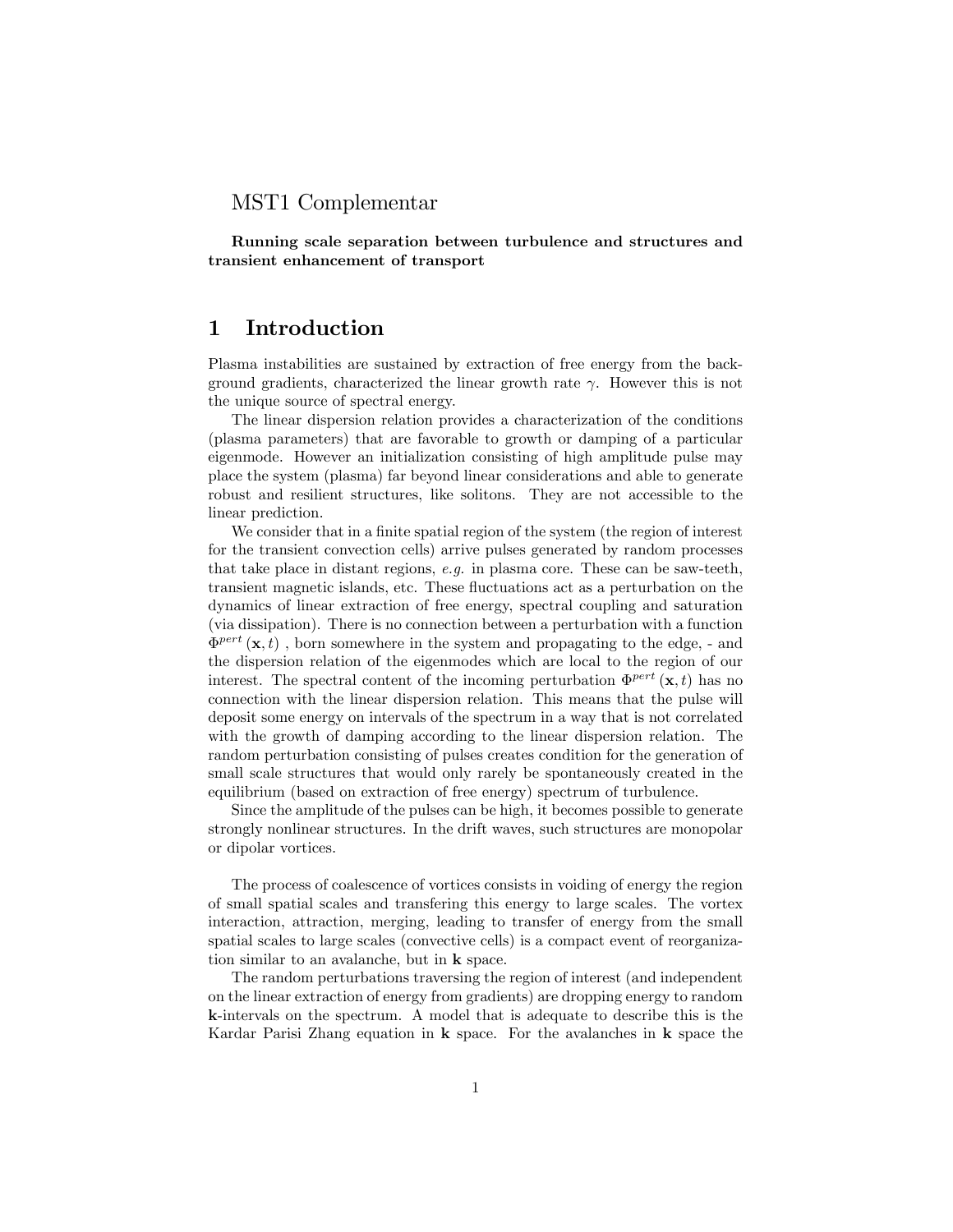analytical description of Hwa and Kardar can be taken as reference. Let us enumerate the primary elements of our approach.

- A pulse that acts as a perturbation coming from "external" domain (most probable from the plasma core) will produce vortices.
- the vortices are nonlinear structures with high resiliancy (compared with the perturbations that are added to some spectral interval where the linear dispersion has found damping). The vortices are similar to solitons and they keep the energy of the initial perturbation for a time that is longer than  $\sim |\gamma|^{-1}$ .
- this creates *metastable* states
- the vortices have the tendency to propagate in the poloidal direction, like the ion diamagnetic flow  $v_{dia}$ ;
- The vortices that propagate with velocity that is smaller than the diamagnetic one lose energy via radiation of drift waves. They have the tendency of being localized on  $r$ . The profile tends to be smeared out along  $y$ (poloidal) while radially they remain localised for longer time
- There is attraction, merging and generation of larger spatial convection flows. In the spectrum the small scales are voided of energy and the large scales are charged with the energy released from the small scales. There is no particular spectral transport of the energy, as a cascade. It simply is a reconfiguration of the flow (merging of vortices) which costs low energy, only necessary for reconnection of the patterns of flow and generation of a convective cell.
- $\bullet$  This may be seen as avalanches in **k**, a mechanism of voiding the energy from small scales.

# 2 Spectral dynamics and cuasi-coherent vortices

We are interested in the dynamics in the spectral space  $(k, \omega)$  for a turbulence in tokamak generated by drift waves. Usually the modulation of the amplitude of small scale oscillations is examined on multiple space-time scales. For high amplitude strongly nonlinear structures that undergo coalescence this method is not useful.

We investigate an intermediate level of the manifestation of the turbulent field. This intermediate level consists of vortices (as cuasi-coherent structures) with transient life.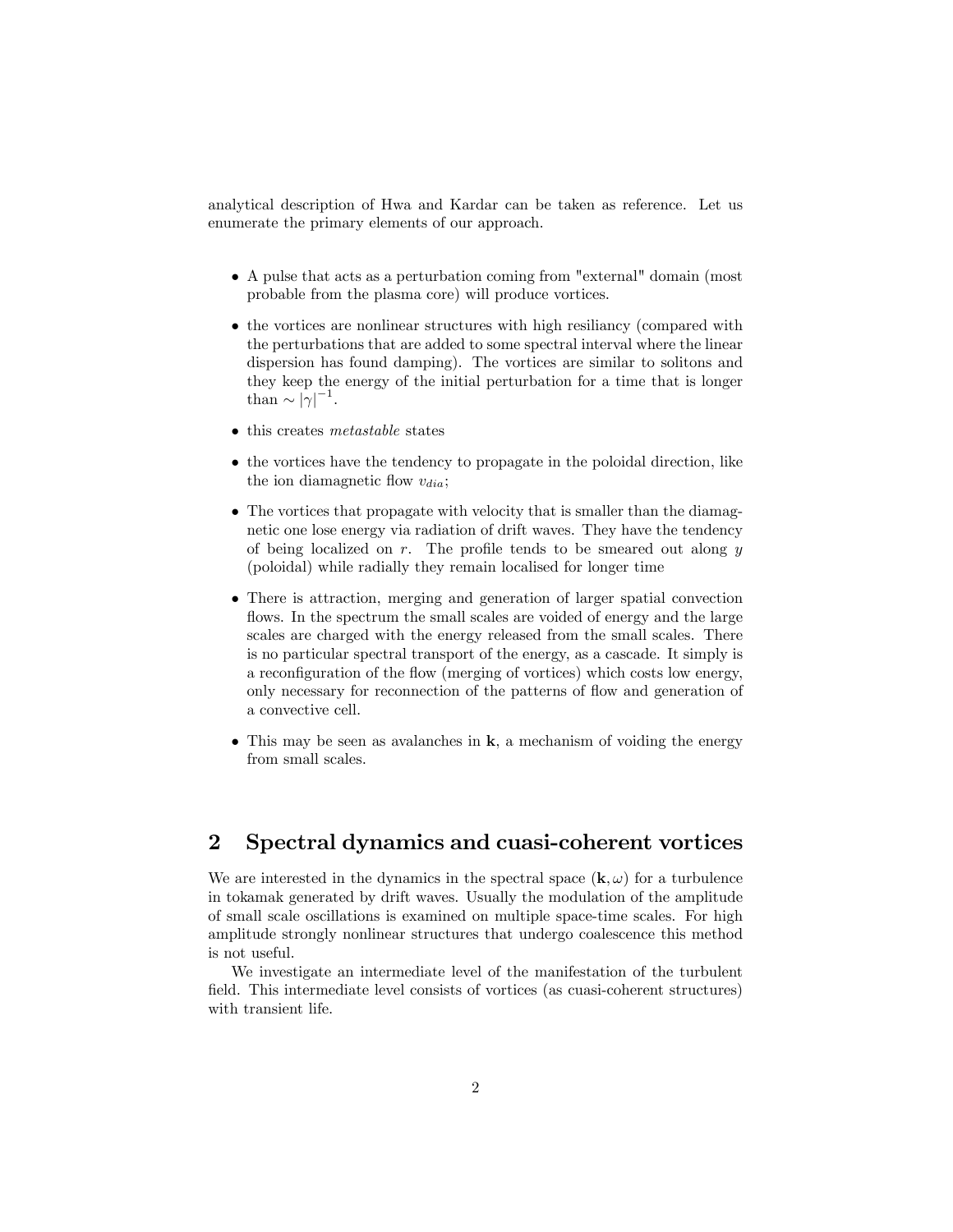For the sudden reorganization of the spectral energy distribution the Kardar Parisi Zhang model may be useful. The amplitude of energy in k space is like an interface  $h(\mathbf{k}, t)$  that grows by addition of random deposition.

$$
\frac{\partial h}{\partial t} = \frac{1}{2}\lambda (\nabla h)^2 + \nu \nabla^2 h + \eta (\mathbf{k}, t)
$$

The connection resides in the fluxes  $\sim \nabla h$  that simulate the loss of action quanta  $N_k$  toward the neighbor intervals in the spectrum. This corresponds to the process which is discussed here: the formation of vortices is followed by coalescence and this leads to spatial extension of the nonlinear flow pattern. Equivalently, the spectral energy will not be located at the small scales of the vortex but at the large spatial scales of convection cells. This is a transition that does not involve cascade. The processes of vortex merging are similar to avalanches in k space, since they void of energy some spectral intervals to enhance others (large scale). We however maintain the diffusion  $\nu \nabla^2 h$  as in Wave Kinetic Equation.

We want to investigate the formation of large scale convective structures (convective cells) from the coalescence of vortices.

### 2.1 The equations leading to vortex structures

The ion equations

$$
\left(\frac{\partial}{\partial t} + \mathbf{v} \cdot \nabla\right) \mathbf{v} = -\frac{1}{\Omega_{ci}} \mathbf{\hat{n}} \times \mathbf{v} - \frac{|e|}{m_i} \nabla \phi
$$

$$
\frac{\partial n}{\partial t} + \nabla \cdot (n\mathbf{v}) = 0
$$

The electrons are assumed to move freely along the magnetic line,  $\mathbf{B} = B\hat{\mathbf{n}}$ . Dissipation is neglected.

The velocity and vorticity  $\mathbf{v} = \frac{-\nabla \Phi \times \hat{\mathbf{n}}}{B}$  and  $\boldsymbol{\omega} = \nabla \times \mathbf{v} = \Omega_{ci} \frac{\rho_s^2}{T_e} \nabla_{\perp}^2 \Phi$ where  $\Omega_{ci} = \frac{|e|B}{m_i}$ ,  $\rho_s = \frac{c_s}{\Omega_{ci}}$ ,  $c_s = \sqrt{\frac{T_e}{m_i}}$ . There is a gradient of the density  $L_n^{-1} = -\frac{d \ln n_0}{dx}$  and it is defined  $\varepsilon_n = \frac{\rho_{s0}}{L_n}$  with the parameters calculated at a reference (constant) electron temperature  $T_0$ . The potential is normalized

$$
\phi = \frac{L_n}{\rho_{s0}} \frac{e\Phi}{T_0}
$$

and also the temperature  $T(x) = T_e(x)/T_0$ , x being the radial coordinate and y the poloidal one.

The equation for the ion fluid

$$
\frac{\partial}{\partial t}\left(\frac{1+\varepsilon_n\boldsymbol{\nabla}_\perp^2\phi}{n}\right)+\left[(-\boldsymbol{\nabla}_\perp\phi\times\widehat{\mathbf{n}})\cdot\boldsymbol{\nabla}\right]\left(\frac{1+\varepsilon_n\boldsymbol{\nabla}_\perp^2}{n}\right)=0
$$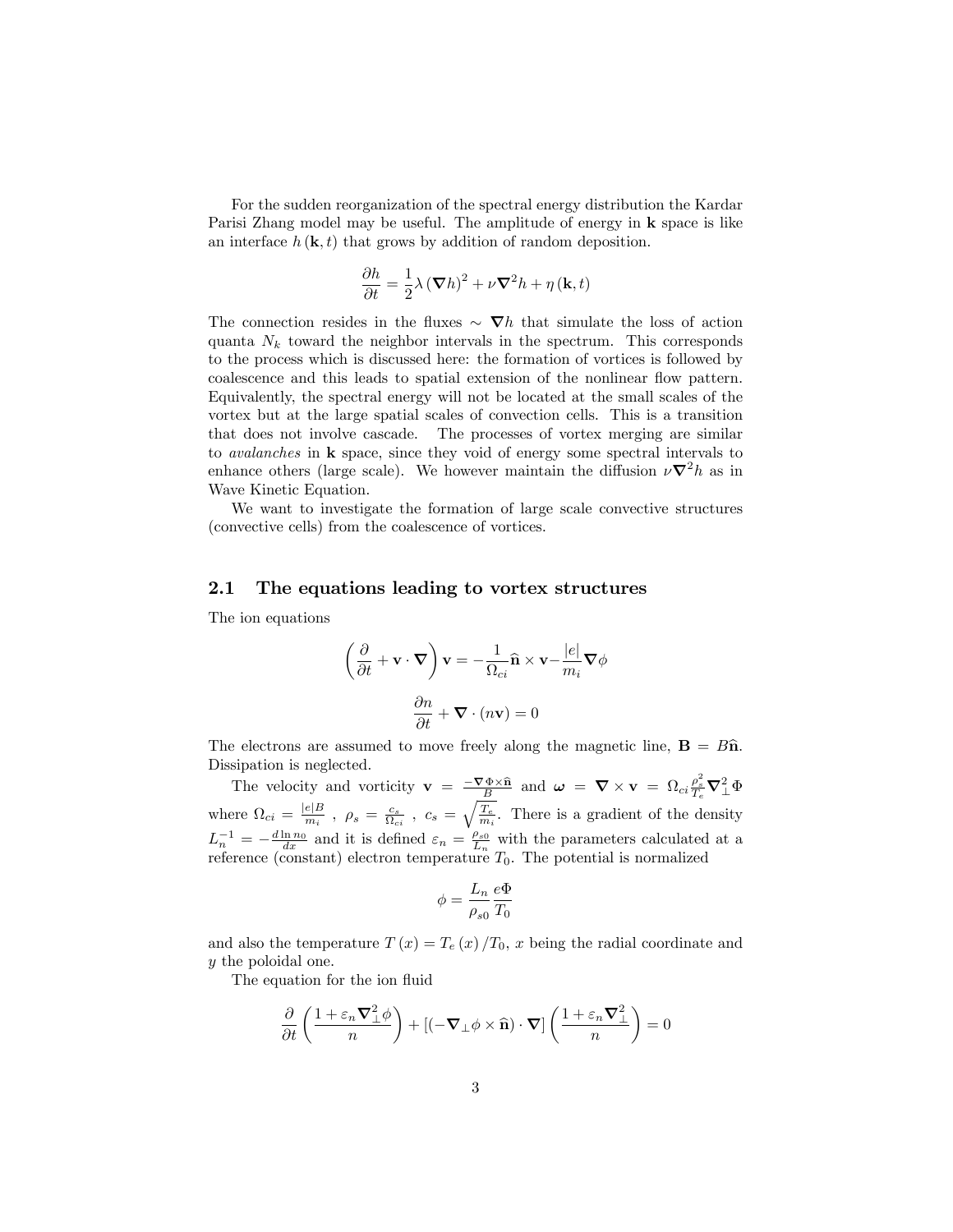This corresponds to the Ertel's theorem that the potential vorticity  $(\omega + \Omega_i)/n$ is a Lagrangian invariant.

It is assumed that the electrons are sufficiently fast to take a Boltzmann distribution

$$
n = n_0(x) \exp\left(\frac{|e| \Phi}{T_e(x)}\right) = n_0(x) \exp\left(\varepsilon_n \frac{\phi}{T(x)}\right)
$$

# 2.2 The vortex

Consider a structure that travels in the poloidal direction

$$
\phi = \phi(x, y - ut)
$$

Then the equation becomes

$$
-u\frac{\partial G}{\partial y} + [(-\nabla_{\perp}\phi \times \hat{\mathbf{n}}) \cdot \nabla_{\perp}] G = 0
$$
  
where  $G \equiv \frac{1 + \varepsilon_n \nabla_{\perp}^2 \phi}{n}$ 

The equation is solved by

$$
G = \frac{1 + \varepsilon_n \mathbf{\nabla}_{\perp}^2 \phi}{n_0(x) \exp\left(\varepsilon_n \frac{\phi}{T(x)}\right)} = F(\phi - ux)
$$

for an arbitrary function  $F$ . It is chosen a function  $F$  as

$$
F\left(X\right) = \frac{1}{n_0 \left[-\frac{X}{u}\right]}
$$

where

$$
X = \phi - ux
$$

In addition it is adopted the simple exponential profile for the equilibrium density

$$
n_0(x) = \exp(-\varepsilon_n x)
$$

This means

$$
F(X) = \exp\left[-\varepsilon_n \frac{X}{u}\right]
$$

$$
F(\phi - ux) = \exp\left(-\varepsilon_n \frac{\phi - ux}{u}\right)
$$

and

$$
\frac{1 + \varepsilon_n \mathbf{\nabla}^2_{\perp} \phi}{n_0(x) \exp\left(\varepsilon_n \frac{\phi}{T(x)}\right)} = \exp\left(-\varepsilon_n \frac{\phi - ux}{u}\right)
$$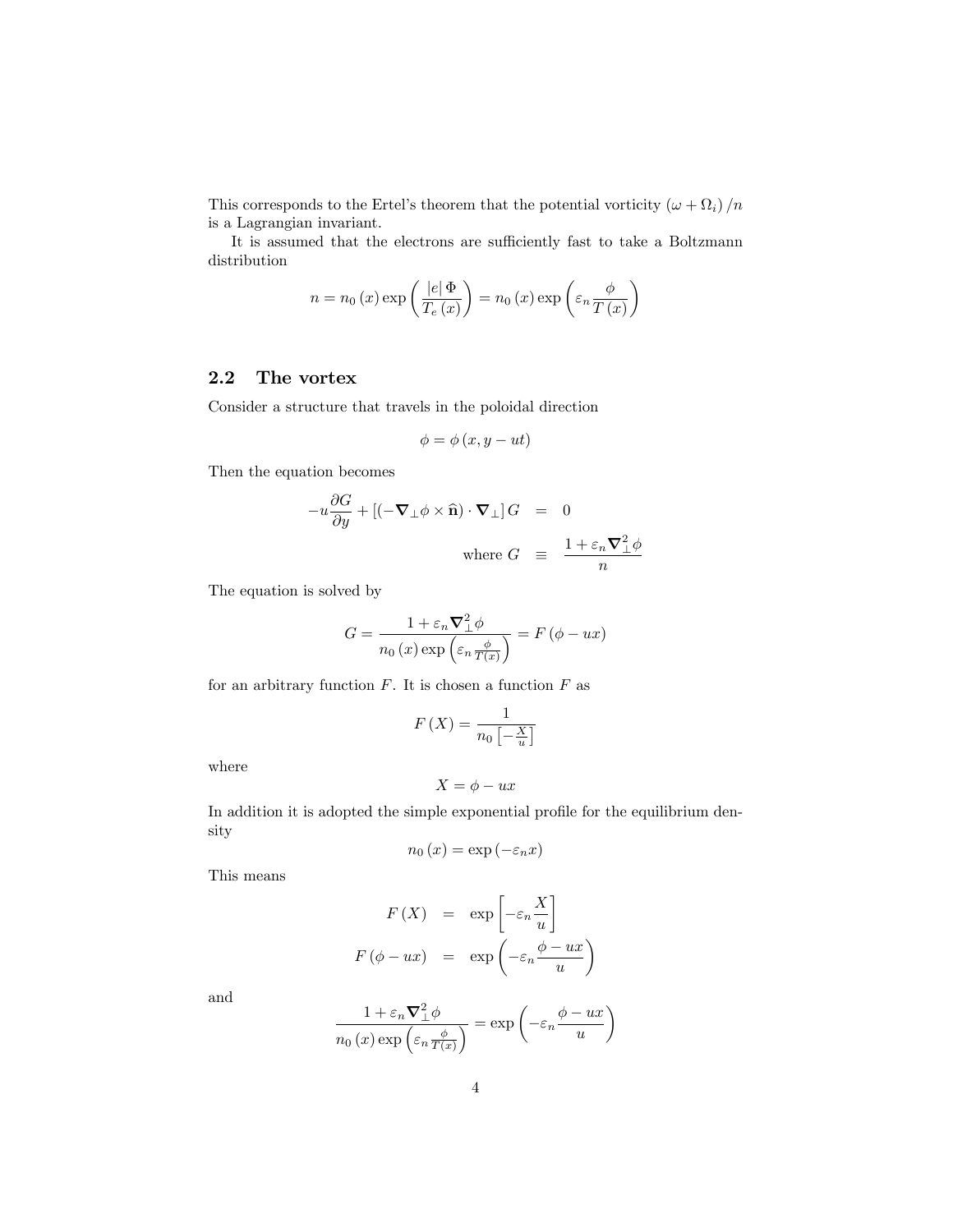$$
1 + \varepsilon_n \phi = \exp(-\varepsilon_n x) \exp\left(\varepsilon_n \frac{\phi}{T(x)}\right) \exp\left(-\varepsilon_n \frac{\phi - ux}{u}\right)
$$
  

$$
= \exp\left[-\varepsilon_n x + \varepsilon_n \frac{\phi}{T(x)} - \varepsilon_n \frac{\phi}{u} + \varepsilon_n x\right]
$$
  

$$
= \exp\left[\varepsilon_n \left(\frac{1}{T(x)} - \frac{1}{u}\right) \phi\right]
$$

The diamagnetic velocity is

$$
V_{dia} = \frac{1}{n} \frac{1}{m_i \Omega_{ci}} \frac{dp_i}{dr} = \frac{c_s^2}{\Omega_{ci}} \frac{1}{L_n} = c_s \frac{\rho_s}{L_n} = \varepsilon_n c_s
$$

Then,  $V_{dia}$  is normalized to  $c_s$  the sound speed

$$
V_{dia}/c_s \rightarrow v_{dia}
$$

Expanding the diamagnetic velocity

$$
\nabla_{\perp}^{2} \phi = k_0^2 \phi + \left(\frac{1}{2} \frac{dv_{dia,0}}{dx} \frac{1}{u^2}\right) \phi^2
$$

where

$$
k^{2}\left(u,x\right) = \frac{1}{T\left(x\right)} - \frac{v_{dia}\left(x\right)}{u}
$$

is retained in only zeroth order

$$
k^{2}(u, x) = k_{0}^{2} + \alpha x + \dots
$$

$$
\alpha = \kappa_{T} - \frac{dv_{dia}}{dx} \frac{1}{u}
$$

$$
\kappa_{T} = \rho_{s0} \frac{d}{dx} \left(\frac{1}{T}\right)
$$

$$
k_{0}^{2} = 1 - \frac{v_{dia,0}}{u}
$$

and  $k_0^2$  is a small quantity. When

$$
k^2=k_0^2+\alpha x+\ldots<0
$$

there is radiation emitted by the vortex and it decays.

The approximate solution (Petviashvili)

$$
\phi(x, y, t) \approx -2.4k_0^2 \frac{2u^2}{\left(\frac{dv_{dia,0}}{dx}\right)}
$$

$$
\times \left\{ \cosh\left[\frac{3}{4}k_0\sqrt{x^2 + (y - ut)^2}\right] \right\}^{-4/3}
$$

or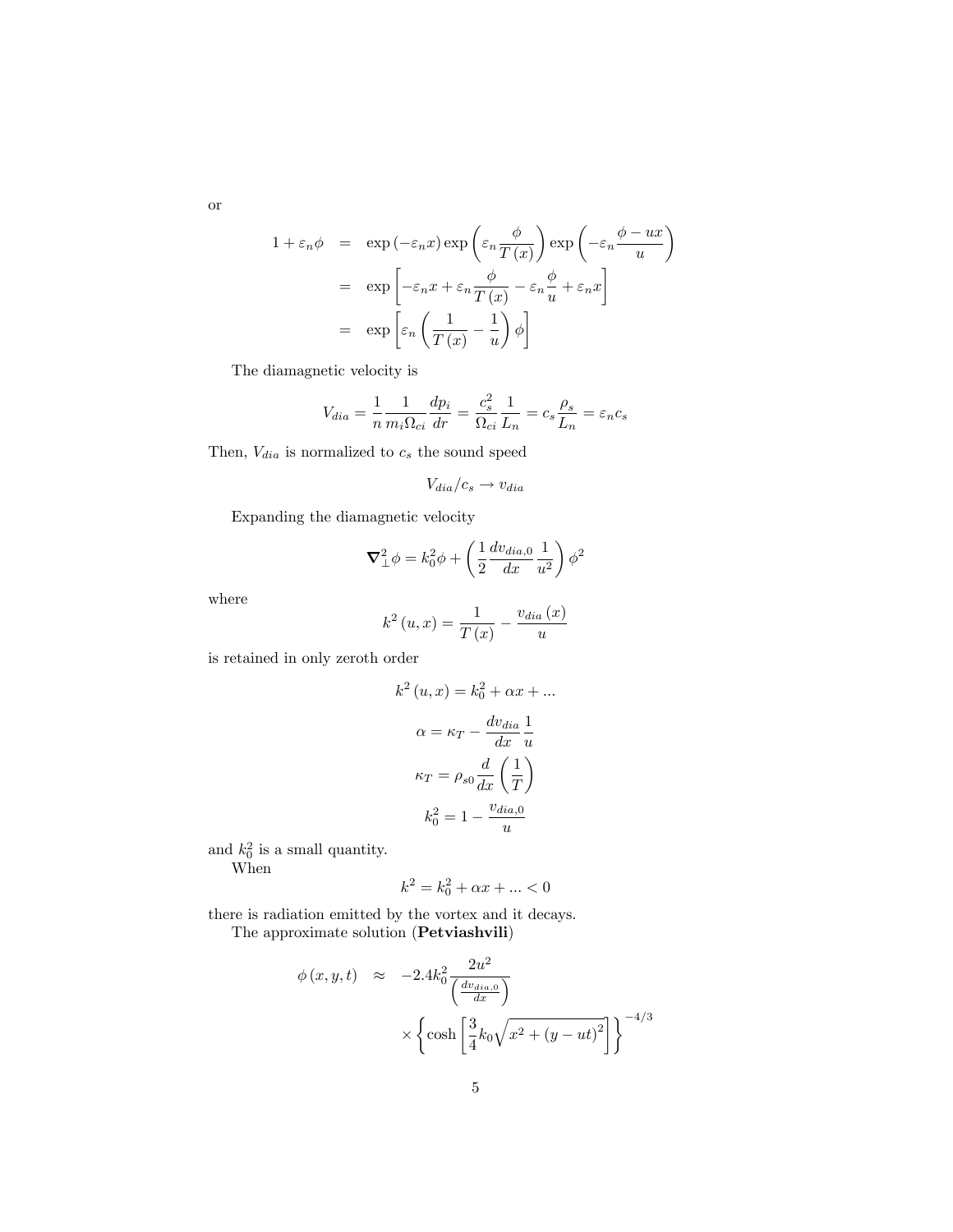There is a connection between the amplitude and the velocity of propagation of the vortex (Horton Meiss)

$$
u = \frac{1}{2} \left( v_{dia,0} + \sqrt{v_{dia,0}^2 + 0.83 \left| \frac{\partial v_{dia,0}}{\partial x} \phi_m \right|} \right)
$$

where

$$
\phi_m = \max |\phi(x, y, t)|
$$

This is the relationship between the ampitude  $\phi_m$  and the speed u. We will use this relation to calculate the number of vortices that can be generated from an initial pulse-perturbation.

# 2.3 The number of vortices that result from a perturbation

#### Digression

For reference we review the method of calculation of the number of solitons that can result from an initial perturbation. The discussion below follows Horton Meiss and it refers to solitons of the 1D nonlinear equation KdV.

Horton and Meiss discuss the KdV equation for the propagation of a structure along the poloidal direction.

The reason to focus on the KdV is a transformation of the polarization term in the 1D version of the CHM equation into a higher order derivative

$$
\frac{\partial}{\partial t}\left(\frac{\partial^2 \varphi}{\partial y^2}\right) \rightarrow \frac{\partial^3 \varphi}{\partial y^3}
$$

and with this transformation the equation becomes KdV. This term occurs with the coefficient  $\beta$ . The transformation

$$
\frac{\partial}{\partial t} \rightarrow \frac{\partial}{\partial y}
$$

means that the soliton moves in the y direction with constant velocity.

A KdV soliton is

$$
\varphi(y, t|y_0, u) = -3(u - 1)\sec h^2 \left[\frac{1}{2}\sqrt{u - 1}(y - y_0 - ut)\right]
$$

The equation is KdV, it is  $1D$  along the poloidal direction y on the circumference  $L = 2\pi r$ . The scenario known in the case of KdV consists of the transformation of an initial pulse into a number of solitons plus an oscillating tail.

We consider that this physical case is close to our problem of vortices generated by an initial perturbation.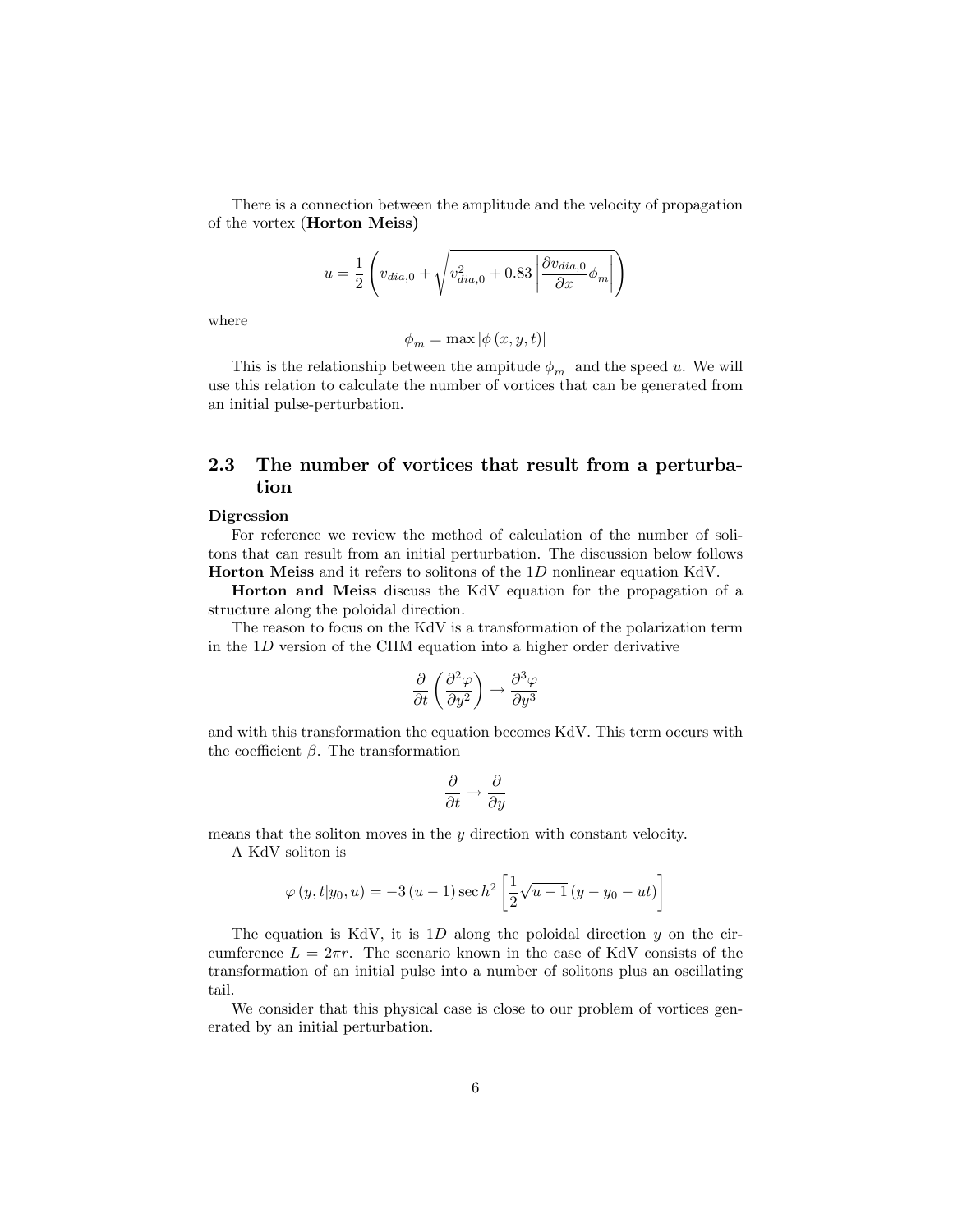The work of Horton Meiss utilizes the results of Karpman Sokolov.

The paper Karpman Sokolov where the number of solitons from an initial pulse is calculated, finds a scaling for this number with the dimensionless similarity parameter

$$
\sigma=l\sqrt{\frac{u_0}{\beta}}
$$

Here  $\beta$  is the coefficient of the term

$$
\beta\frac{\partial^3 u}{\partial y^3}
$$

with  $[\beta] = (\text{length})^3 / (\text{time})$  then  $\sigma = (\text{length}) \sqrt{\frac{\text{length}}{\text{time}} \frac{1}{(\text{length})^3}}$  =dimensionless.

 $u_0 \equiv$  characteristic amplitude of the initial perturbation

$$
l \equiv \text{characteristic width of the initial perturbation}
$$

The scaling of **Karpman Sokolov** is expressed in terms of the *similarity para*meter  $\sigma$ 

$$
N \sim \frac{1}{\sqrt{3\pi}}\sigma + \dots
$$

According to **Horton Meiss**, the work of **Karpman and Sokolov** finds the number of solitons

$$
n_u [\varphi] = \frac{\sqrt{3}}{4\pi} \int_{\varphi < -\frac{A}{2}} \frac{dy}{\sqrt{-2\varphi(y) - A}}
$$
  

$$
A = 3(u - 1) \text{ it is } -(\text{amplitude})
$$

see the expression of the soliton solution

 $u > v_{dia}$  = speed of soliton displacement

The initial state is random as a white noise. In every point  $(x_i, y_i)$  where  $i =$  $1,...,n$  of a discretization of the region where the external pulse has produced vortices, the amplitude of the fluctuation is random

$$
\varphi\left(x_{i},y_{i}\right)
$$

with Gaussian probability. In that point the amplitude  $\varphi(x_i, y_i)$  has produced  $n[\varphi]$  solitons. This must be averaged over the random spreading of the amplitude of the initial perturbation, as explained. This is

$$
f_s(u) = \frac{1}{Z} \prod_{i=1}^n \int_{-\infty}^{\infty} d\varphi_i \exp \left[ -\frac{\left(\varphi(x_i, y_i)\right)^2}{2\varphi_0^2} \right] n_u \left[\varphi\right]
$$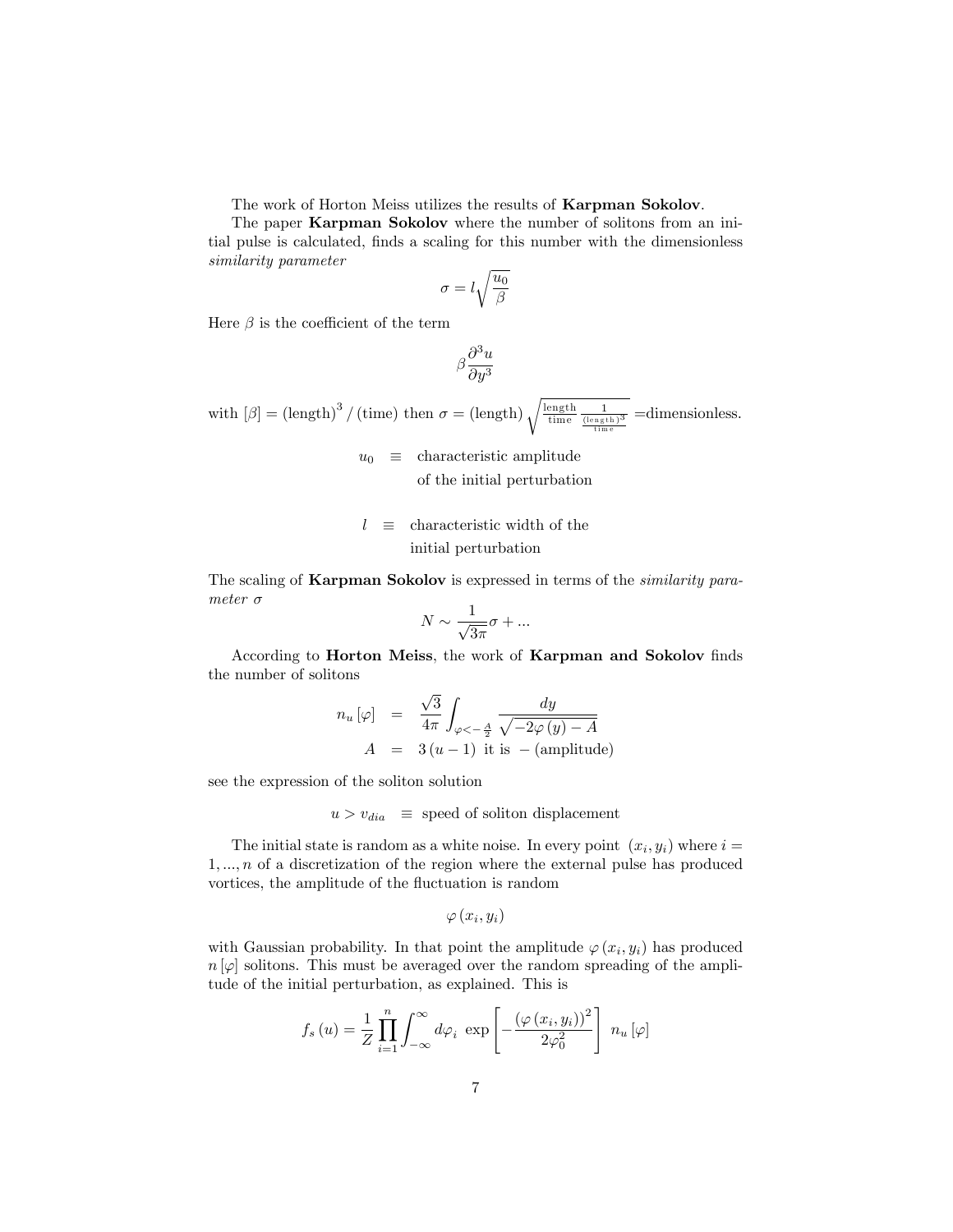After calculating this integral (with the expression of  $n_u [\varphi]$  from the work of Karpman Sokolov, see above) one can obtain the total number, by integrating over all spees of propagation,  $u$ , that are bounded from below by the diamagnetic velocity

$$
\int_{v_{dia,0}}^{\infty} du f_s(u) = N_{solit}
$$

Then the average number of solitons that can be generated from random initial perturbation is (Horton Meiss)

$$
N_{solit} = \alpha L \sqrt{\varphi_0}
$$

$$
\alpha = \frac{\Gamma(\frac{3}{4})}{\sqrt{12\sqrt{2}\pi^3}}
$$

where  $\varphi_0$  is the average amplitude of the ensemble of random initial fluctuations

$$
\langle \varphi^2 \rangle = \varphi_0^2
$$
  
or 
$$
\varphi_0 = \sqrt{\langle \left(\frac{e\Phi}{T_e}\right)^2 \rangle}
$$

If we just use the result for  $1D$  solitons to our case of  $2D$  vortices, we would have

$$
N_{vortices} = \alpha S \sqrt{\phi_0}
$$

where S is the area of the region,  $\alpha$  is a numerical constant.

# 2.4 The decay of vortices by radiation and the suppression of a large convection cell

The convection cell is destroyed when

- the internal vortical motion radiates energy through linear drift waves and so it loses the structure of flow
- $\bullet$  the Reynolds stress of the background turbulence is sufficient to produce sheared plasma rotation. This destroys the radial correlation of the flow in the convective flow and reinstate the small scale turbulence

For an estimation of the radiation of energy from a cuasi-soliton the field is Fourier transformed along the coordinate of the propagation,  $\eta$ . The equation of the vortex in the region around the core, at small amplitude, is, for Fourier modes on y,

$$
\frac{\partial^2 \phi_{k_y}}{\partial x^2} + \left[ -\left(\frac{1}{T(x)} - \frac{v_{dia}(x)}{u}\right) - k_y^2 \right] \phi_{k_y} = 0
$$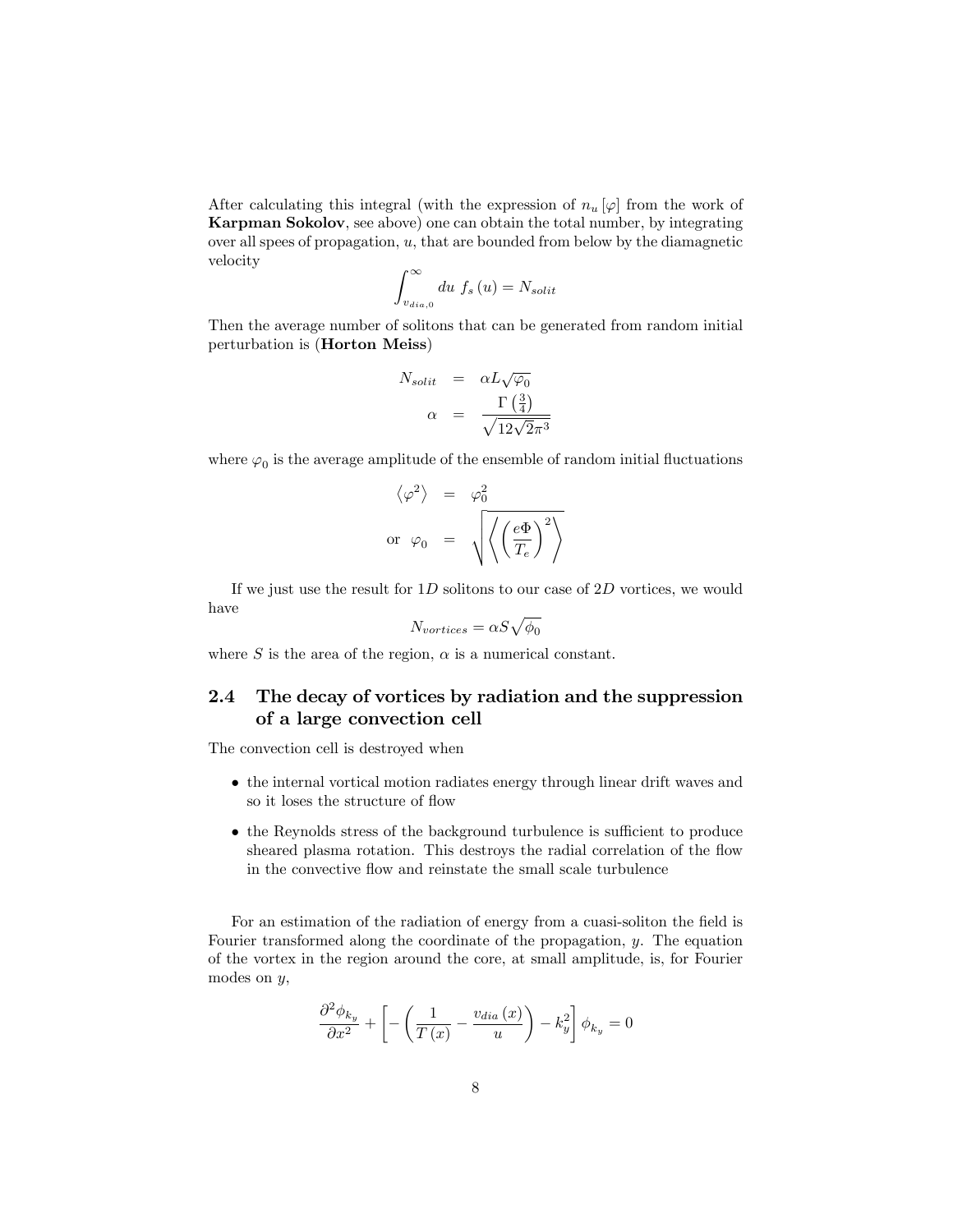The two zeros of the "potential" (coefficient of  $\phi_{k_y}$ ) suggests to use the WKB method and

$$
\phi_{k_y} = A_{k_y} Q_{k_y}^{-1/4} (x, u) \exp \left[ i \int_{x_T}^x dx' Q_{k_y}^{1/2} (x', u) \right]
$$

where

$$
Q_{k_y}(x, u) > 0
$$
  

$$
Q_{k_y}(x, u) = \frac{v_{dia}(x)}{u} - \frac{1}{T(x)} - k_y^2
$$

The density of energy of the vortex is

$$
\mathcal{E} = \frac{1}{2} \left[ \left( \mathbf{\nabla} \_{perp} \phi \right)^2 + \frac{\phi^2}{T \left( x \right)} \right]
$$

Note

This comes from the origibal form of the equation

$$
\left(\frac{1}{T(x)} - \nabla_{\perp}^{2}\right) \frac{\partial \phi}{\partial t}
$$

$$
+ \left(v_{dia} + \frac{\partial v_{dia}}{\partial x} x\right) \phi
$$

$$
- \kappa_{T} \phi \frac{\partial \phi}{\partial y}
$$

$$
- \left[(-\nabla_{\perp} \phi \times \hat{\mathbf{n}}) \cdot \nabla_{\perp}\right] \nabla_{\perp}^{2} \phi
$$

$$
= 0
$$

multiplied by  $\phi$  and written as

$$
\mathcal{E} = \frac{1}{2} \left[ \frac{\phi^2}{T(x)} + (\mathbf{\nabla}_{\perp} \phi)^2 \right]
$$

and

$$
\frac{\partial \mathcal{E}}{\partial t} + \boldsymbol{\nabla}_\perp \cdot \mathbf{S} = 0
$$

where  ${\bf S}$  is the flux of energy. End.

Integrating over volume we obtain the static energy

$$
\mathcal{E}_{vol} = \int \mathcal{E} d^3 x = \text{const} \times \frac{u^4 k_0}{\left(\frac{\partial v_{dia,0}}{\partial x}\right)^2} \left(\frac{4}{3} + k_0^2\right)
$$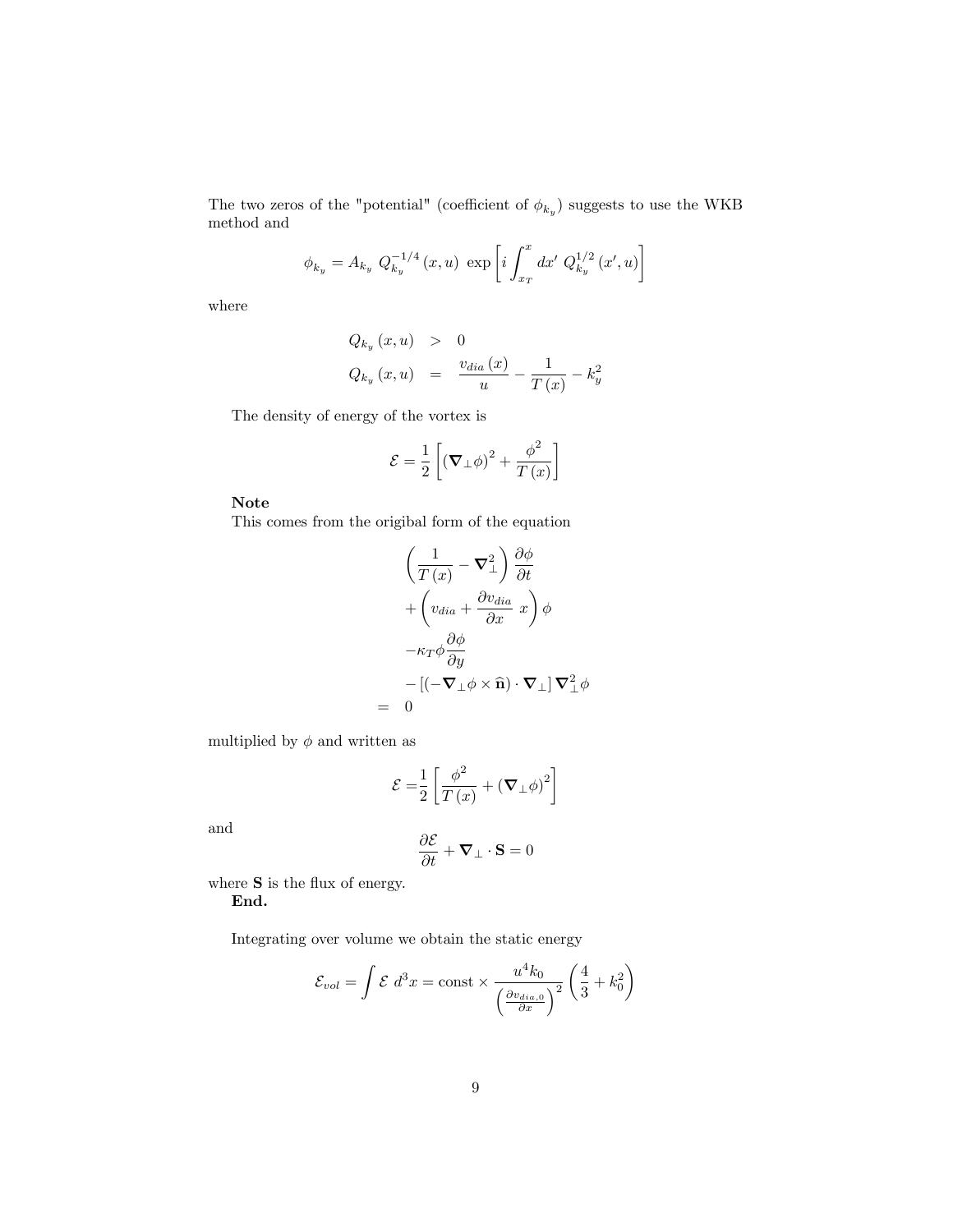When we calculate the time variation of  $\mathcal{E}_{vol}$ , one has to replace in the integrand (in the density of energy) the full expression of the vortex core, with linear displacement along y. The result (**Horton Su Morrison**) is

$$
\frac{d\mathcal{E}_{vol}}{dt} \sim -b^{1/3}
$$

$$
b = \frac{4k_0^3}{3|\alpha|}
$$

According to this formula the time of decay of a vortex is

$$
\tau = \frac{2.8\pi^2}{u\left|\alpha\right|} \left(\frac{4}{3} + k_0^2\right) \, \exp\left[\frac{4k_0^3}{3\left|\alpha\right|}\right]
$$

since  $k_0$  is usually very small  $\left[k_0^2 = 1 - \frac{v_{dia,0}}{u}\right]$ , the vortex moves with a speed that is higher but close to the diamagnetic velocity, *i.e.* the "effective Larmor" radius" is very large], the time of decay is proportional with  $u^{-1}$ , the fastest vortices decay the first: those vortices that propagate with speed not very much above the diamagnetic one will survive for longer time, for them the effective Larmor radius is extremly large, they are in Euler-type dynamics.

### 3 Drift-Alfven vortices at the ion Larmor radius

We now turn to investigate the possibility of drift-Alfven vortices that have spatial transversal dimension of the order of  $\rho_i$ . There is no "electric velocity"  $v_E$ . The equilibrium magnetic field is  $\mathbf{B}_0 = B_0 \hat{\mathbf{e}}_z$ . The fields **E** and **B** are perturbations.

$$
E_z = \mathbf{E} \cdot \hat{\mathbf{e}}_z = -\frac{\partial A}{\partial t} - \frac{\partial \phi}{\partial z}
$$

$$
\mathbf{E}_{\perp} = -\nabla_{\perp} \phi
$$

$$
\mathbf{B}_{\perp} = \nabla A \times \hat{\mathbf{e}}_z
$$

This aspect is very important. The poloidal flow in tokamak is usually the result of a radial electric field  $E_r$  whose origin is to be found outside the setting that we examine. It can be loss of fast NBI ions, etc. It is an input parameter. However in the present problem it is not included,  $E_r$  is only due to the perturbation.

#### 3.0.1 For the electrons

The electron velocity in low frequency approximation

$$
\mathbf{v}_e = \mathbf{v}_E + \mathbf{v}_{e,dia} + v_{z,e} \left( \hat{\mathbf{e}}_z + \frac{\mathbf{B}_\perp}{B_0} \right)
$$

$$
\mathbf{v}_{e,dia} = -\frac{T_e}{n_0 m_i} \frac{1}{\Omega_i} \hat{\mathbf{e}}_z \times \mathbf{\nabla}_\perp n_0
$$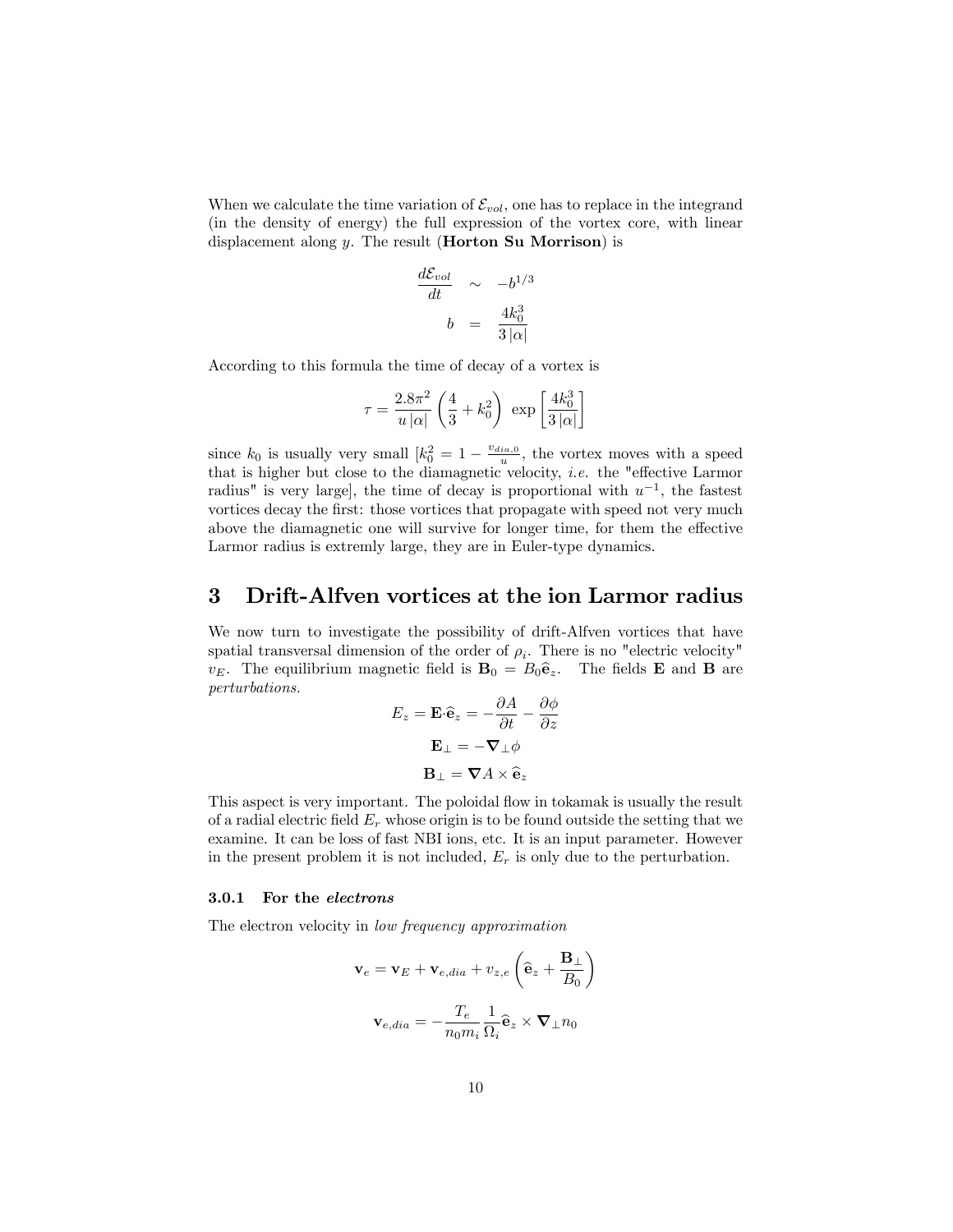The z component of the current

$$
\begin{array}{rcl}\nj_z & = & -\frac{1}{\mu_0} \nabla_{\perp}^2 A \\
& = & -e n_0 v_{z,e}\n\end{array}
$$

which gives

$$
v_{z,e}=\frac{1}{en_0\mu_0}\nabla_\perp^2 A
$$

To use now the electron continuity equation one has to note that

$$
\nabla \cdot (n_e \mathbf{v}_{e,dia}) = 0
$$

and

$$
\mathbf{\nabla}\cdot\mathbf{v}_E=0
$$

then

$$
\frac{\partial n_e}{\partial t} + \boldsymbol{\nabla}_\perp \left( n_e \boldsymbol{\mathrm{v}}_e \right) + n_0 \left( \frac{\partial}{\partial z} + \frac{\boldsymbol{\mathrm{B}}_\perp}{B_0} \cdot \boldsymbol{\nabla} \right) v_{z,e} = 0
$$

Note the derivative along the "perturbed" magnetic field line, *i.e.* taking into account the deviation of the line from  $B_0$  by the field  $B_{\perp}$ .

Introduce the notation for the deviation of the density from equilibrium

$$
n_e = n_0 + \widetilde{n}_e
$$

then the electron equation of continuity is

$$
\frac{1}{n_0} \left( \frac{\partial}{\partial t} + \mathbf{V}_E \cdot \nabla \right) \widetilde{n}_e
$$
\n
$$
+ v_{e,dia} \frac{\partial}{\partial y} \left( \frac{e\phi}{T_e} \right)
$$
\n
$$
+ v_A^2 \rho_s^2 \left( \frac{\partial}{\partial z} + \frac{\mathbf{B}_\perp}{B_0} \cdot \nabla \right) \nabla_\perp^2 \left( \frac{eA}{T_e} \right)
$$
\n
$$
= 0
$$

The first term is convection of the perturbed density by the *electric* velocity. The second term is the poloidal convection by the diamagnetic velocity  $v_{e,dia} \frac{\partial}{\partial y}$  of the Boltzmann distribution of perturbed density.

The last term is the ballistic modification  $\sim \partial/\partial z$  of the parallel velocity of the electrons  $v_{ez} \sim j_{ez} \sim \nabla_{\perp}^2 A_z$  along the magnetic field line (deviated from  $\mathbf{B}_0$  by  $\mathbf{B}_{\perp}$ 

We conclude that the electron density perturbation  $\tilde{n}_e$  is not the Boltzmann ribution  $e\phi/T_e$ . distribution  $e\phi/T_e$ .

$$
\frac{\widetilde{n}_e}{n_0} = \frac{e\phi}{T_e} - \frac{u}{\alpha} \left( 1 - \frac{v_{dia,e}}{u} \right) \frac{eA}{T_e}
$$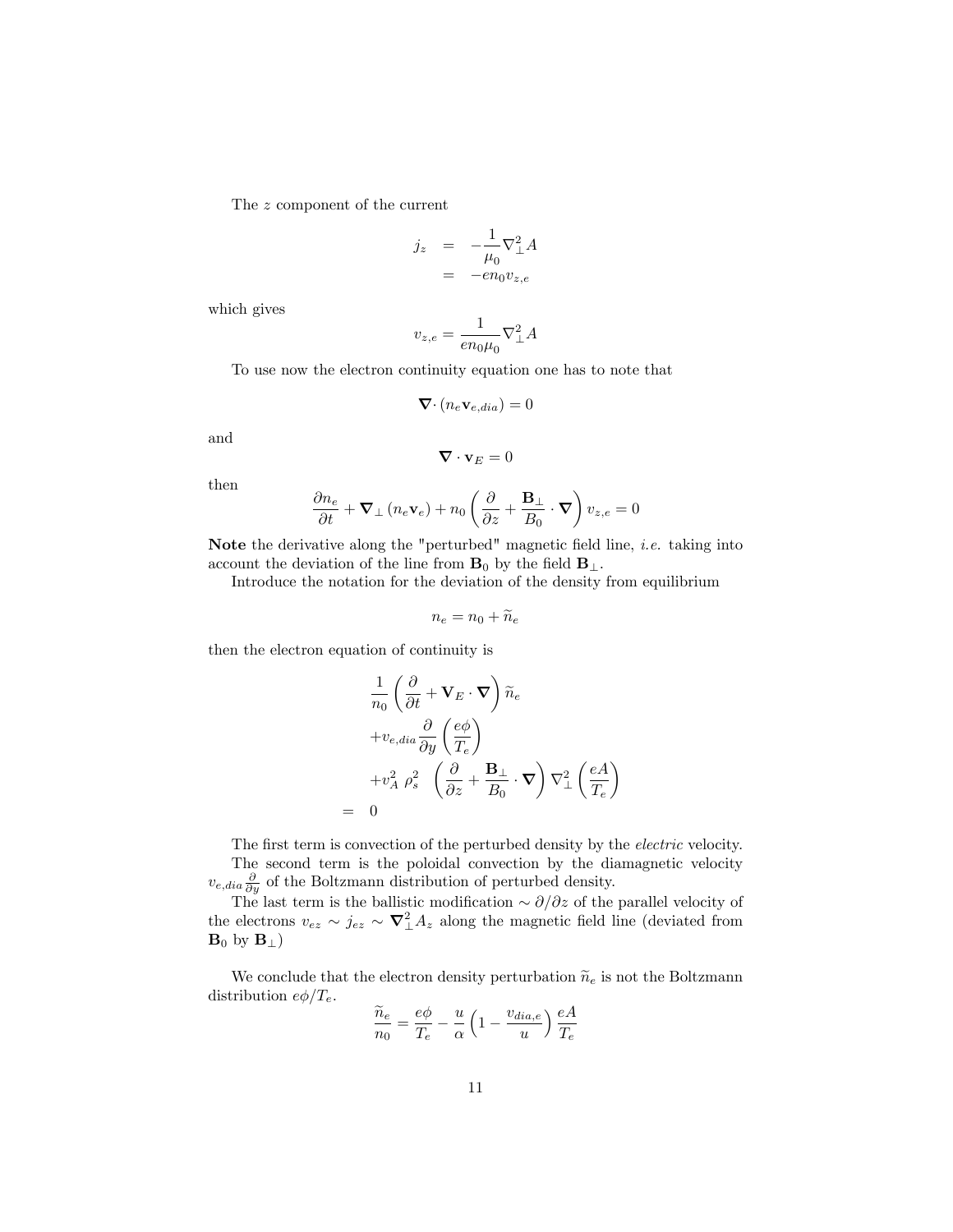The equation for momentum of electrons It is written along the full magnetic field

$$
\mathbf{B}_0+\mathbf{B}_{\perp}
$$

as

$$
0 = - \left( \frac{\partial}{\partial z} + \frac{{\bf B}_\perp}{B_0} \cdot {\bf \nabla} \right) \widetilde{p}_e - e n_0 E_\parallel
$$

(no electron inertia term, no collisional friction) and the notation is

$$
E_\parallel = E_z + \frac{{\bf B}_\perp}{B_0} \cdot {\bf E}_\perp
$$

The equation of parallel momentum can be written

$$
\left(\frac{\partial}{\partial t} + v_{e,dia} \frac{\partial}{\partial y}\right) \left(\frac{eA}{T_e}\right) \n+ \left(\frac{\partial}{\partial z} + \frac{\mathbf{B}_{\perp}}{B_0} \cdot \nabla\right) \left(\frac{e\phi}{T_e} - \frac{\widetilde{n}_e}{n_0}\right) \n= 0
$$

This was for electrons. The Lagrangian change of  $A$  in the poloidal flow is balanced by the parallel variation of the defect (the non-Boltzmannian part of the electron density perturbation).

#### 3.0.2 Now, for the ions

The ion momentum equation

$$
\left(\frac{\partial}{\partial t}+\mathbf{v}_i\cdot\boldsymbol{\nabla}\right)\mathbf{v}_i=-\frac{1}{m_in_i}\boldsymbol{\nabla}_\perp p_i+\frac{e}{m_i}\mathbf{E}+\frac{e}{m_i}\mathbf{v}_i\times\mathbf{B}
$$

There is a small parameter due to the separation of time scales

$$
\frac{\left(\frac{\partial}{\partial t}+\mathbf{v}_i\cdot\boldsymbol{\nabla}\right)}{\Omega_i}\ll 1
$$

which results

$$
\mathbf{v}_{i} = \mathbf{v}_{E} + \mathbf{v}_{i,dia}
$$

$$
+ \frac{1}{\Omega_{i}} \hat{\mathbf{e}}_{z} \times \left\{ \left[ \frac{\partial}{\partial t} + (\mathbf{v}_{E} + \mathbf{v}_{i,dia}) \cdot \nabla \right] (\mathbf{v}_{E} + \mathbf{v}_{i,dia}) \right\}
$$

the square paranthesis is the scalar operator of convective derivation (convection by electric and dia velocities) and this term is the iteration of the zero order velocity  $(\mathbf{v}_E + \mathbf{v}_{i,dia})$ , which leads to polarization velocity.

The definition

$$
\mathbf{v}_{i,dia} = \frac{1}{n_i m_i} \frac{1}{\Omega_i} \mathbf{\hat{e}}_z \times \mathbf{\nabla}_{\perp} p_i
$$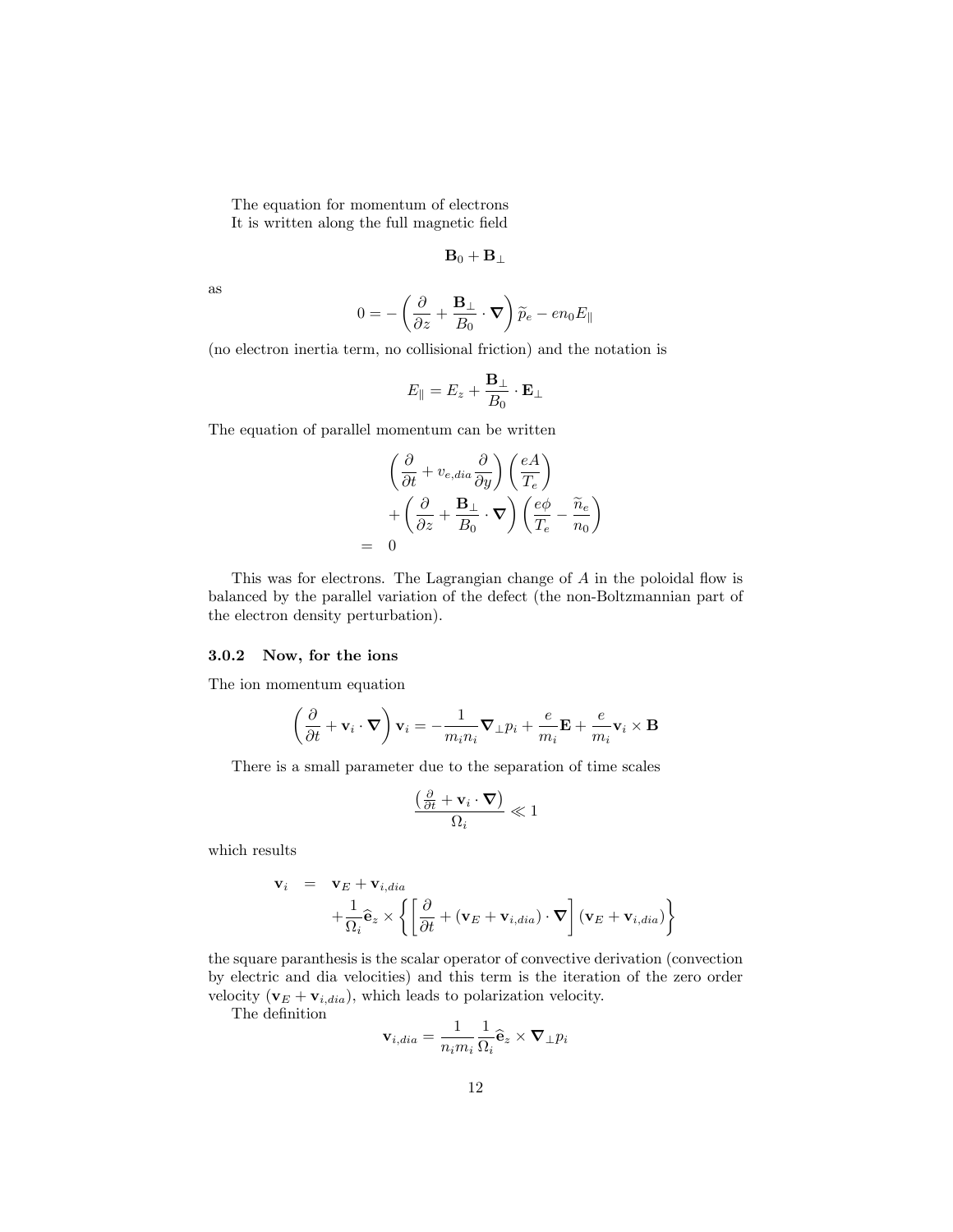Consider the explicit form of the "polarization" term

$$
\frac{1}{\Omega_i} \hat{\mathbf{e}}_z \times \left\{ \left[ \frac{\partial}{\partial t} + (\mathbf{v}_E + \mathbf{v}_{i,dia}) \cdot \mathbf{\nabla} \right] (\mathbf{v}_E + \mathbf{v}_{i,dia}) \right\}
$$
\n
$$
= \mathbf{v}_{i,E}^{pol} + \mathbf{v}_{i,dia}^{pol}
$$

with the new notations

$$
\mathbf{v}_{i,E}^{pol}=\frac{1}{\Omega_i}\widehat{\mathbf{e}}_z\times\left[\left(\frac{\partial}{\partial t}+\mathbf{v}_E\cdot\boldsymbol{\nabla}\right)\mathbf{v}_E\right]
$$

The scalar operator of convective time derivative is written in detail

$$
\frac{\partial}{\partial t} + \mathbf{v}_E \cdot \nabla
$$
\n
$$
= \frac{\partial}{\partial t} + \rho_i v_{th,i} \left( \frac{\partial (e\phi/T_i)}{\partial x} \frac{\partial}{\partial y} - \frac{\partial (e\phi/T_i)}{\partial y} \frac{\partial}{\partial x} \right)
$$

Then

$$
\mathbf{v}_{i,E}^{pol} = -\rho_i^2 \left\{ \frac{\partial}{\partial t} + \rho_i v_{th,i} \left( \frac{\partial \left( e\phi/T_i \right)}{\partial x} \frac{\partial}{\partial y} - \frac{\partial \left( e\phi/T_i \right)}{\partial y} \frac{\partial}{\partial x} \right) \right\} \nabla_\perp \left( \frac{e\phi}{T_i} \right)
$$

The other polarization velocity

$$
\mathbf{v}_{i,dia}^{pol} = \frac{1}{\Omega_i} \hat{\mathbf{e}}_z \times \left\{ \left[ \frac{\partial}{\partial t} + \rho_i v_{th,i} \left( \frac{\partial (e\phi/T_i)}{\partial x} \frac{\partial}{\partial y} - \frac{\partial (e\phi/T_i)}{\partial y} \frac{\partial}{\partial x} \right) \right] \mathbf{v}_{i,dia} + \mathbf{v}_{i,dia} \cdot \nabla (\mathbf{v}_E + \mathbf{v}_{i,dia}) \right\}
$$

$$
\mathbf{v}_{i,dia}^{pol} = -\frac{\rho_i^2}{n_0} \left[ \frac{\partial}{\partial t} + \rho_i v_{th,i} \left( \frac{\partial (e\phi/T_i)}{\partial x} \frac{\partial}{\partial y} - \frac{\partial (e\phi/T_i)}{\partial y} \frac{\partial}{\partial x} \right) \right] \nabla_{\perp} n_i
$$

$$
-\frac{\rho_i^3}{n_0} v_{th,i} \left[ \frac{\partial n_i}{\partial x} \frac{\partial \nabla_{\perp} \left( \frac{e\phi}{T_i} \right)}{\partial y} - \frac{\partial n_i}{\partial y} \frac{\partial \nabla_{\perp} \left( \frac{e\phi}{T_i} \right)}{\partial x} \right]
$$

We now have the explicit form of the ion velocity

$$
\mathbf{v}_i = \mathbf{v}_E + \mathbf{v}_{i,dia} + \mathbf{v}_{i,E}^{pol} + \mathbf{v}_{i,dia}^{pol}
$$

and we can write the equation of continuity for the ion density

$$
\frac{\partial n_i}{\partial t} + \mathbf{\nabla}_\perp \cdot (n_i \mathbf{v}_i) = 0
$$

and it results

$$
\left[\frac{\partial}{\partial t} + \rho_i v_{th,i} \left( \frac{\partial (e\phi/T_i)}{\partial x} \frac{\partial}{\partial y} - \frac{\partial (e\phi/T_i)}{\partial y} \frac{\partial}{\partial x} \right) \right] n_i
$$

$$
+ n_i \nabla \cdot \left( \mathbf{v}_{i,E}^{pol} + \mathbf{v}_{i,dia}^{pol} \right)
$$

$$
= 0
$$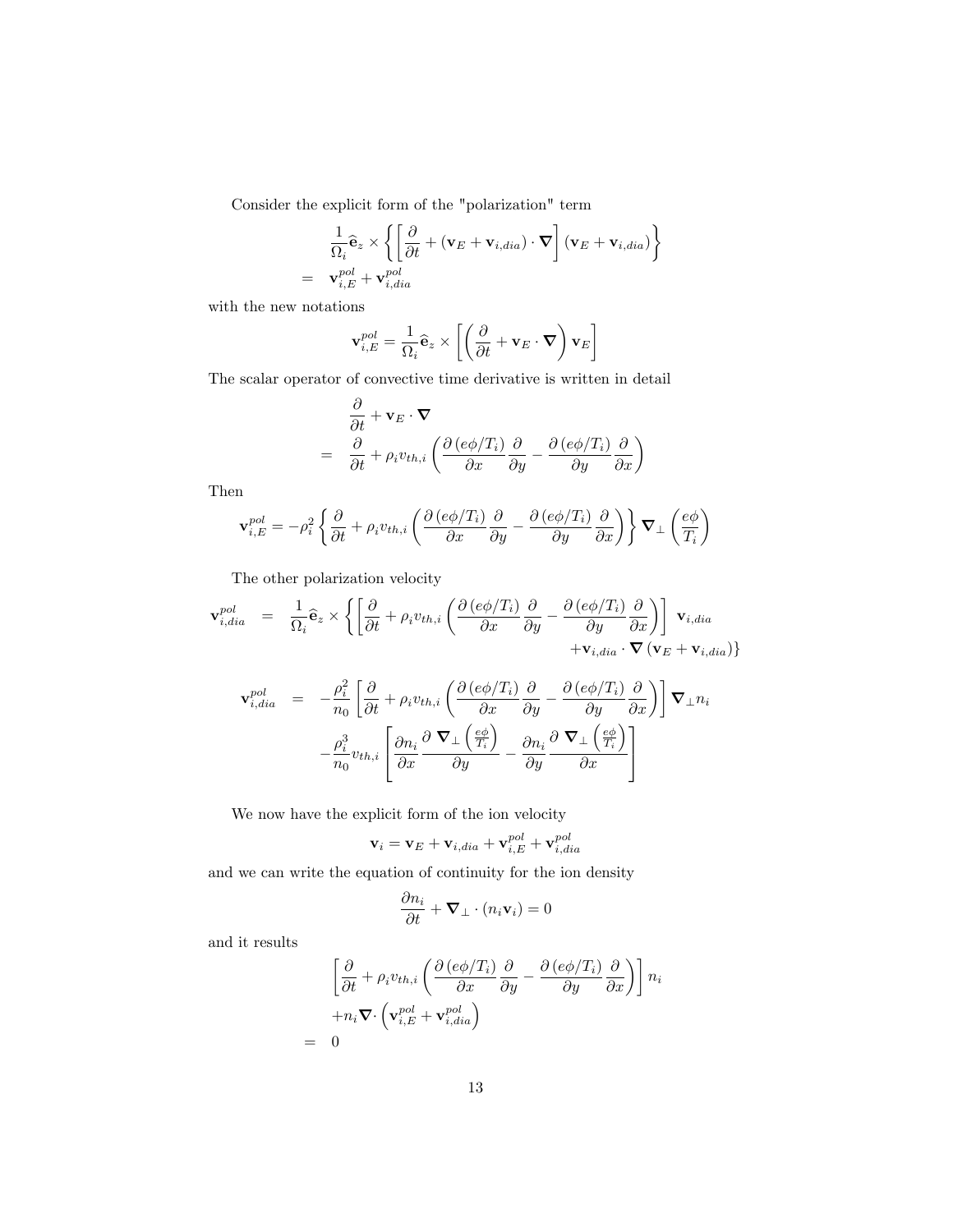Again it is separated a perturbation

$$
n_i = n_0 + \widetilde{n}_i
$$

and it results

$$
\left[\frac{\partial}{\partial t} + \rho_i v_{th,i} \left( \frac{\partial (e\phi/T_i)}{\partial x} \frac{\partial}{\partial y} - \frac{\partial (e\phi/T_i)}{\partial y} \frac{\partial}{\partial x} \right) \right] \left(1 - \rho_i^2 \nabla_{\perp}^2 \right) \widetilde{n}_i
$$
  

$$
-u_{*i} n_0 \frac{\partial}{\partial y} \left( \frac{e\phi}{T_i} \right)
$$
  

$$
-n_0 \rho_i^2 \left[ \frac{\partial}{\partial t} + \rho_i v_{th,i} \left( \frac{\partial (e\phi/T_i)}{\partial x} \frac{\partial}{\partial y} - \frac{\partial (e\phi/T_i)}{\partial y} \frac{\partial}{\partial x} \right) \right] \nabla_{\perp}^2 \left( \frac{e\phi}{T_i} \right)
$$
  

$$
= \rho_i^3 v_{th,i} \left[ \frac{\partial (\nabla_{\perp} n_i)}{\partial x} \frac{\partial \nabla_{\perp} \left( \frac{e\phi}{T_i} \right)}{\partial y} - \frac{\partial (\nabla_{\perp} n_i)}{\partial y} \frac{\partial \nabla_{\perp} \left( \frac{e\phi}{T_i} \right)}{\partial x} \right]
$$

The first line is

$$
\begin{aligned}\n&\left\{\frac{\partial}{\partial t} + \left[(-\boldsymbol{\nabla}_{\perp}\phi \times \widehat{\mathbf{e}}_{z}) \cdot \boldsymbol{\nabla}\right]\right\}\widetilde{n}_{i} \\
&- \left\{\frac{\partial}{\partial t} + \left[(-\boldsymbol{\nabla}_{\perp}\phi \times \widehat{\mathbf{e}}_{z}) \cdot \boldsymbol{\nabla}\right]\right\} \rho_{i}^{2} \boldsymbol{\nabla}_{\perp}^{2} \widetilde{n}_{i}\n\end{aligned}
$$

We note that, if the density perturbation  $\widetilde{n}_i = -\frac{e\phi}{T_i}$  the first convective term vanishes and the second term becomes equal to the third line described below.

The second line is

$$
v_{i,dia} \frac{\partial}{\partial y} \rightarrow \text{ diamagnetic poloidal convection}
$$
  
of the Boltzmann part of  $\tilde{n}_i$ 

The third line is the electric convection of the polarization velocity

$$
n_0 \left\{ \frac{\partial}{\partial t} + \left[ (-\nabla_{\perp} \phi \times \hat{\mathbf{e}}_z) \cdot \nabla_{\perp} \right] \right\} \rho_i^2 \nabla_{\perp}^2 \left( \frac{e\phi}{T_i} \right)
$$

The RHS is

$$
\rho_i^3 v_{th,i} \left\{ \frac{\partial}{\partial t} + \left[ - \boldsymbol{\nabla}_\perp \left( \boldsymbol{\nabla}_\perp \widetilde{n}_i \right) \times \widehat{\mathbf{e}}_z \right] \cdot \boldsymbol{\nabla}_\perp \right\} \boldsymbol{\nabla}_\perp \left( \frac{e \phi}{T_i} \right)
$$

It is a kind of convection derivative operator, but the "electric" velocity that usually is obtained from  $E \times B$  now is obtained from an *equivalent* of the electric potential,

$$
\frac{e\phi}{T_i}\sim \nabla_\perp \widetilde{n}_i
$$

NOTE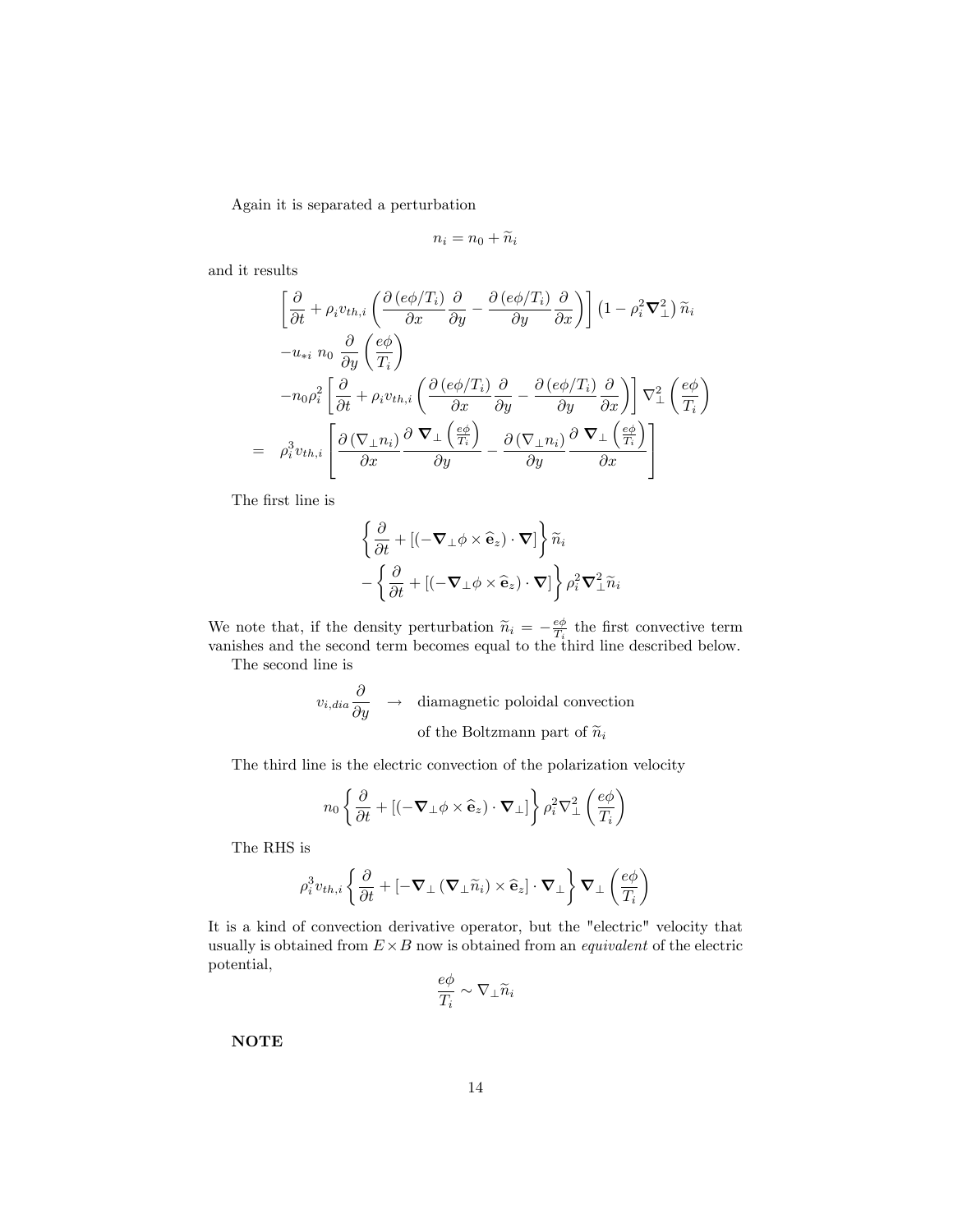The difference between  $\widetilde{n}_i$  and  $\frac{e\phi}{T_i}$  is the contribution from the Alfven perturbation, which involves  $A_z$ .

This is the reason for which the ion density response is NOT Boltzmannian. But when the Larmor radius of the ions is very large (*i.e.*  $\rho_{eff} \rightarrow \infty$ ) the

ion response is Boltzmannian, since the  $A_z$  part is almost suppressed.

END

### **NOTE**

Here we would obtain the *response*  $\tilde{n}_i$  of the ion density to a potential  $\phi$  in diamagnetic velocity  $u_{*i}$ .

This response we expect to be dependent on the difference

$$
u_{*,i} - V_E
$$

between the diamagnetic and the electric velocities.

We expect that, when this difference becomes very small, the ion density response  $\tilde{n}_i$  becomes adiabatic, which means that the perturbation is Boltzmannian.

This would allow to use this in the study of the vortical filaments of **Petvi**ashvili Pogutse which are electron vortices and their existence depends on the Boltzmann response of the ions, which only occurs if the (effective) Larmor radius is extremely large.

END

The neutrality equation

 $\widetilde{n}_e = \widetilde{n}_i$ 

consider the vortex

$$
(x, y) \rightarrow (x, \eta = y - ut + \alpha z)
$$

 $u \equiv$  speed of translation of the vortex along the y axis (poloidal)

The equations

$$
\begin{split} &\left\{ \frac{\partial}{\partial \eta} - \frac{\rho_s c_s}{u} \left[ -\boldsymbol{\nabla} \left( \frac{e\phi}{T_e} \right) \times \hat{\mathbf{e}}_z \right] \cdot \boldsymbol{\nabla} \right\} \left( \frac{\widetilde{n}_e}{n_0} - \frac{v_{e,dia}}{u} \frac{e\phi}{T_e} \right) \\ & = \frac{\alpha v_A^2 \rho_s^2}{u} \left\{ \frac{\partial}{\partial \eta} - \frac{\rho_s c_s}{\alpha} \left[ -\nabla \left( \frac{eA}{T_e} \right) \times \hat{\mathbf{e}}_z \right] \cdot \boldsymbol{\nabla} \right\} \nabla_\perp^2 \left( \frac{eA}{T_e} \right) \end{split}
$$

and

$$
\begin{aligned}\n&\left\{\frac{\partial}{\partial \eta} - \frac{\rho_s c_s}{\alpha} \left[ -\nabla \left( \frac{eA}{T_e} \right) \times \hat{\mathbf{e}}_z \right] \cdot \nabla \right\} \left[ -\frac{u}{\alpha} \left( 1 - \frac{v_{e,dia}}{u} \right) + \frac{e\phi}{T_e} - \frac{\tilde{n}_e}{n_0} \right]\n\end{aligned}
$$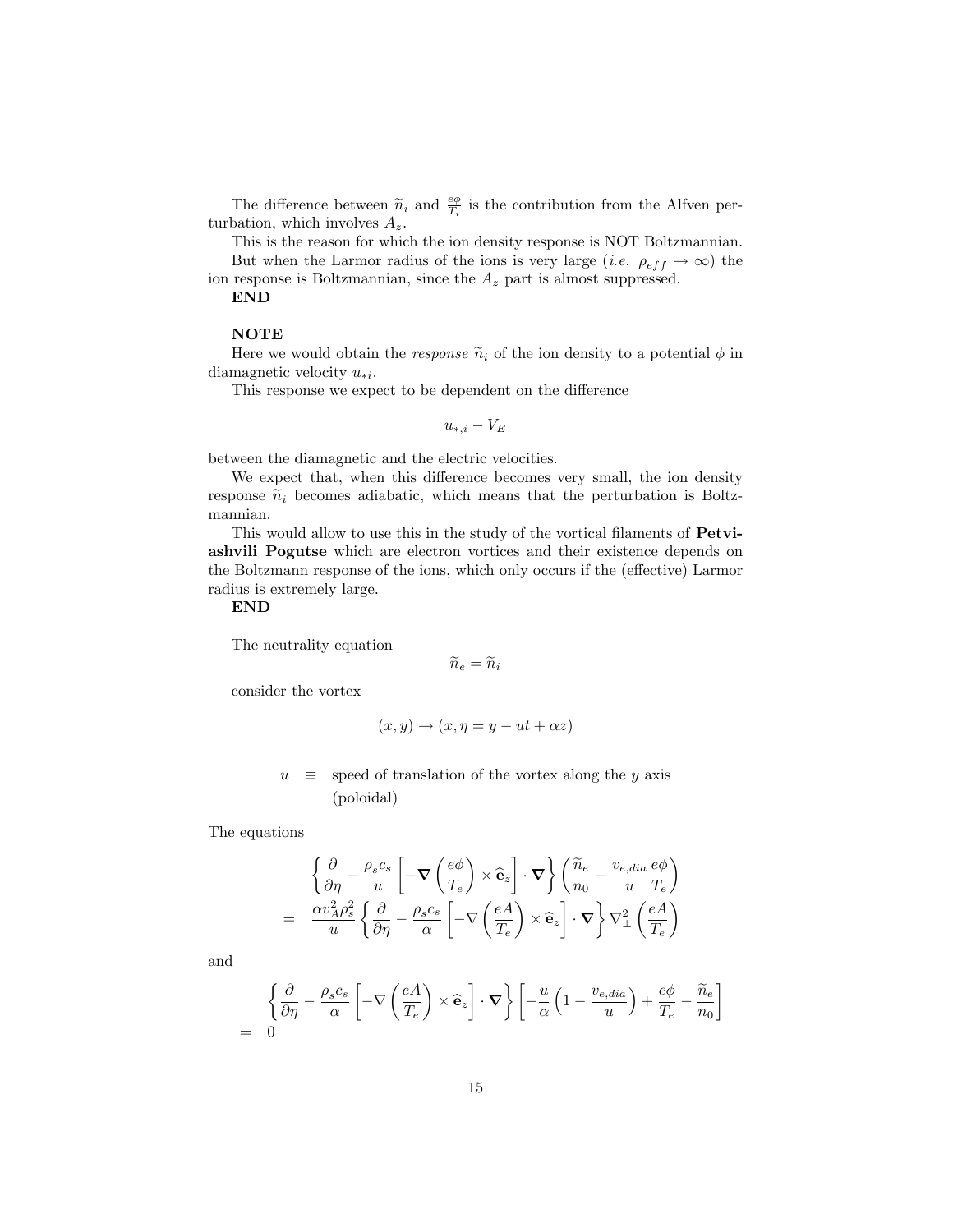The equation for  $\Phi_i = \frac{e\phi}{T_i}$  is

$$
\frac{1}{\kappa^2} \nabla_{\perp}^4 \left( \frac{e\phi}{T_i} \right) - \nabla_{\perp}^2 \left( \frac{e\phi}{T_i} \right) - C \left( \frac{e\phi}{T_i} - uB_0 x \right) = 0
$$

$$
\kappa^2 = -\frac{\left( u^2 - u\upsilon_{dia,i} - \alpha^2 \upsilon_A^2 \right) \left( 1 - \frac{\upsilon_{dia,e}}{u} \right)}{\alpha^2 \upsilon_A^2 \rho_i^2 \left( 1 + \frac{T_e}{T_i} \right)}
$$

the solution  $e\phi/T_i$  scales as

 $\exp(-\kappa r)$ 

$$
k_{\perp}^2 \to -\kappa^2
$$

The transversal localization is stronger for  $v_{dia,i} \rightarrow u$ .

The propagation velocity of the drift-Alfven vortices

 $u > 0$  ion drift modes  $u \sim 0$  electron drift modes

The transversal dimension of the vortex

is higher and higher as

$$
\frac{u}{v_{dia,i}}
$$

L  $\rho_i$ 

increases.

When the diamagnetic velocity is close to  $u$  the scale is small, the vortex is localized. But there is another parameter

$$
\mu_*\equiv\frac{\alpha v_A}{v_{dia,i}}
$$

# 4 Electron solitary vortices smaller than  $\rho_i$

This is a problem first examined by Petviashvili Pogutse.

The fluctuations of electrons have scales of the order of the

$$
\delta \equiv \text{skin length}
$$

and produce transport. The reason is that at such scales the electrons are not frozen in the magnetic field.

The paper shows that are possible vortices of electrons with transversal dimension smaller than  $\rho_i$ .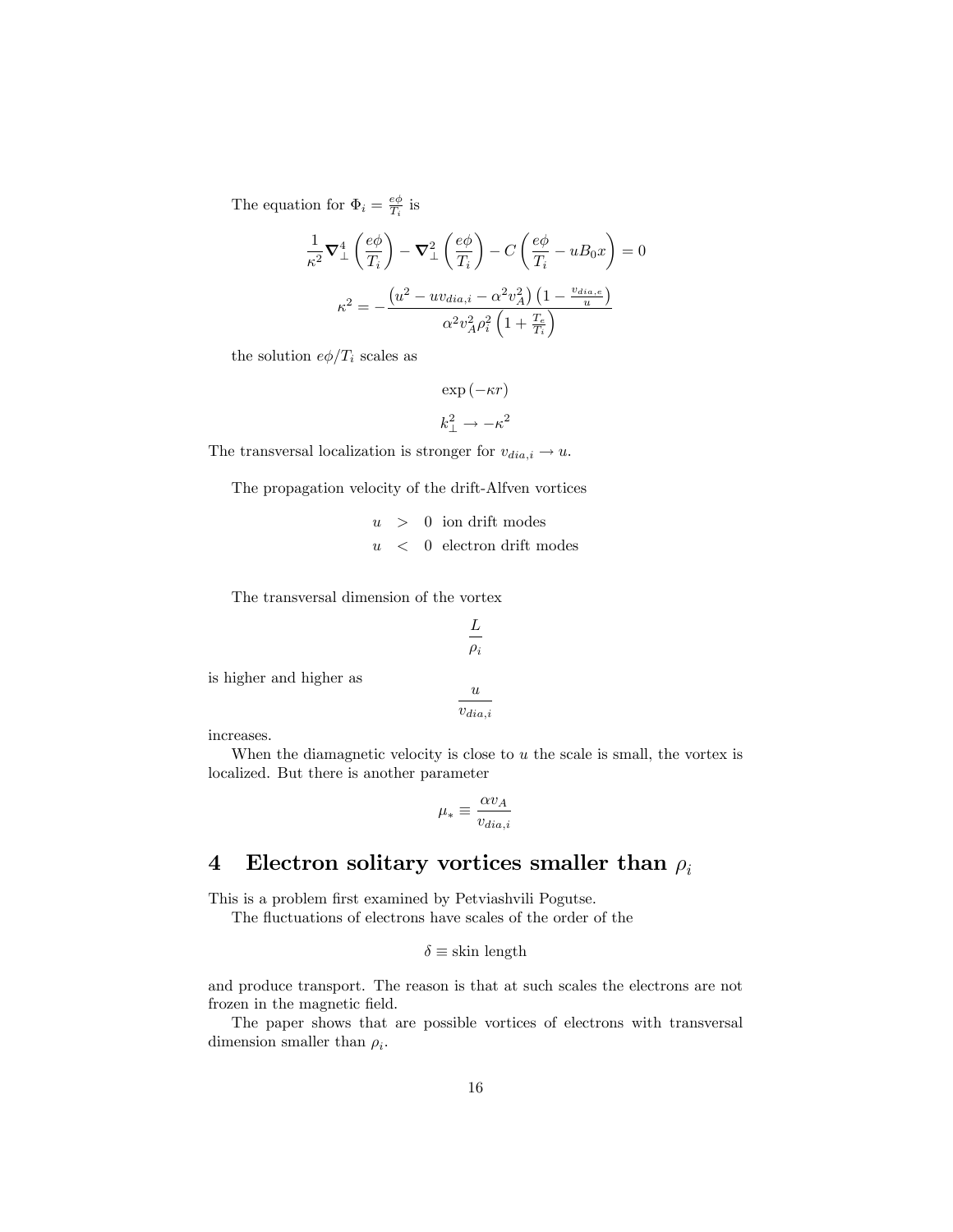this may be highly relevant to us, if the "Larmor radius" of ions that is involved in this phenomenon is an effective one.

The vortices are insensitive to magnetic shear. They move with a velocity that is smaller than the "drift" velocity (diamagnetic). Note that this does not involve yet the two velocities: rotation and diamagnetic. It is just the velocity of displacement of vortices.

Where intervenes the fact that their dimension is  $\langle \rho_i \rangle$ ? It is in the distribution of ions at these scales: it is Boltzmann.

If  $\phi$  is the potential of the vortex of electrons, the ions have the density

$$
n = n_0 \left( 1 + \kappa x - \frac{T_e}{T_i} \phi \right)
$$

the parameters are assumed constant

$$
\kappa \sim \frac{1}{L_n} = \text{const}
$$

$$
\tau \equiv \frac{T_e}{T_i} = \text{const}
$$

The density of ions is linear in  $\frac{1}{L_n}$  (this simply means a constant gradient, as in pedestal) and is Boltzmann in  $\ddot{\phi}$ .

We now must prove that the fact that the ion density is Boltzmann over the scale of the transverse section of a vortex (not yet found) is derived from the fact that the ion effective Larmor radius is very large, or

$$
v_E - v_{i,dia} \approx 0
$$

In other words it is sufficient that the effective Larmor radius  $\rho_{eff}$  to be large enough for any perturbation inside this effective Larmor radius to produce an ion Boltzmann response (see NOTE above).

This allows us to consider the role of such vortices as primary manifestations of the Edge Localized Modes. They convert the layer of plasma poloidal rotation into a set of Ölament-vortices that actually destroy the transport barrier and allow a pulse of high loss.

### 5 Conclusions

The objective of this work is the examination of the "Running scale separation" in a mixed state of turbulence and coherent structures. The large scale structures are sometimes observed in experiments and are known to provide higher transport rates since they connect distant regions in plasmas. We focus on the assumption that the origin of large scale structures is the formation, attraction and merging of nonlinear smaller structures, vortices. Although the vortices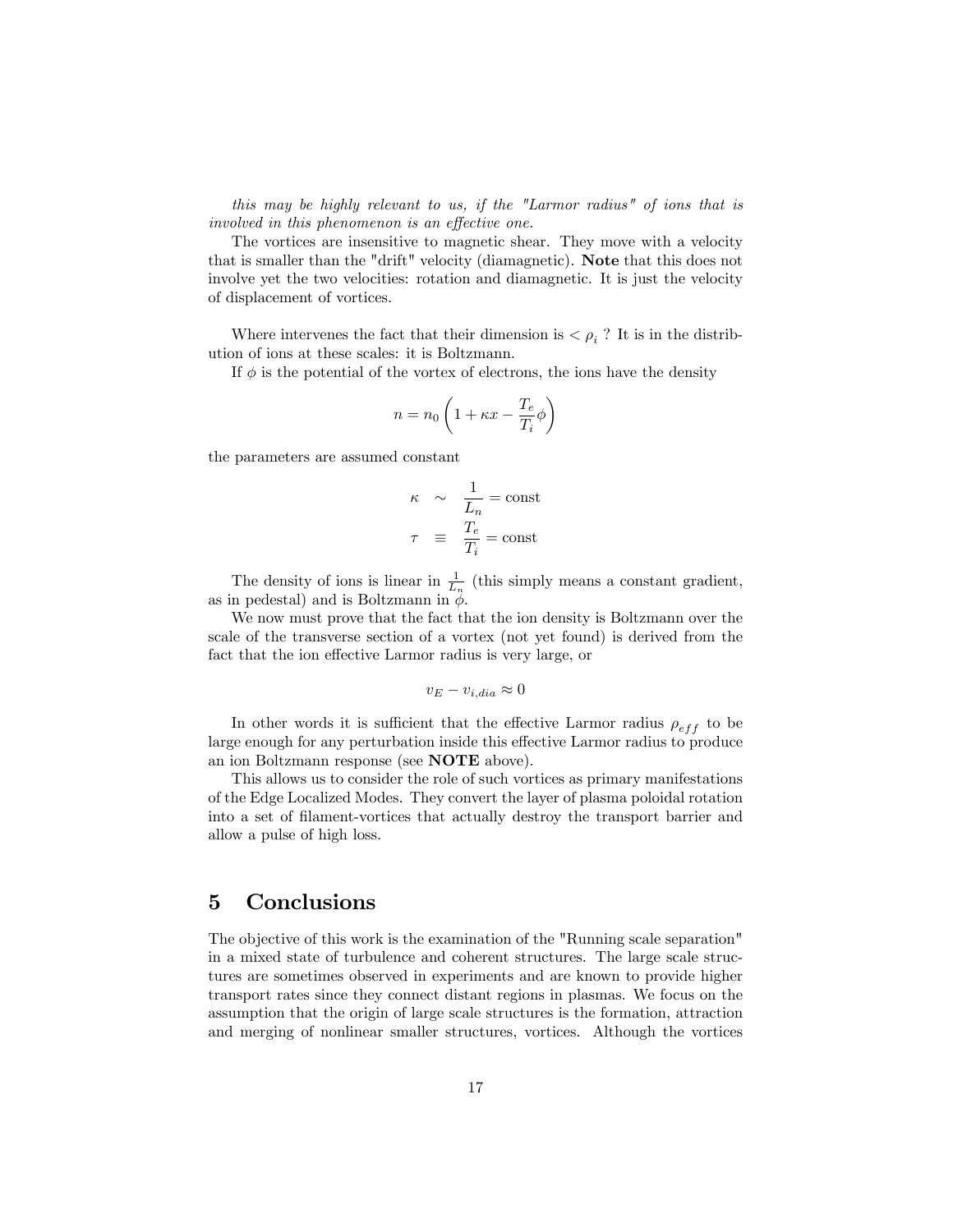can appear in strong turbulence as spontaneous local organization of the nonlinear field (flow) we consider here the situation where the formation of vortices is triggered by an extrinsic pulse, therefore the vortices are transient. Large spatial scale structures are transiently generated and determine intermittently enhanced transport.

Using classical analytical formulations, we have written the explicit form of vortices and of their dissipative loss of structure via drift wave radiation. We have estimated the number of vortices that can be created from an extrinsic (perturbing) pulse arriving at the plasma edge from an event located in the core.

In relation with the main subject (generation of vortices and their evolution via coalescence to coherent convective cells) we have formulated a related problem.

The conditions near the plasma edge in the regime of high confinement (H-mode) are favorable to the periodic edge localize modes. A theoretical approach indicates the "peeling balloonning" instability as the explanation for these events. However in H mode the plasma has strong rotation and this almost suppresses the peeling-ballooning instability.

We suggest that in the stage of high efficient transport barrier, with a high pedestal and with strong plasma rotation there is natural condition for the formation of vortices. They break the continuity of the pedestal barrier and place the plasma in favorable condition for the peeling ballooning instability which further will lead to ELMs. The vortices however only exist if the transversal section is smaller than the ion Larmor radius.

We have shown that the ion Larmor radius that is involved in the constraint is an "effective" one,

$$
\frac{1}{\rho_{eff}^2} = \frac{1}{\rho_s^2} \left( 1 - \frac{v_{dia}}{v_{\theta}} \right)
$$

This is indeed very large since in the pedestal the plasma rotation is higher than the diamagnetic velocity but the latter increases continuously due to the rise of gradient in the transport barrier. Then the constraint found by Petviashvili Pogutse is verified and vortices will grow in the rotation layer.

### References

Meiss, J.D. and Horton W.Jr., Drift wave turbulence from a soliton gas, Phys. Rev. Lett. 48 (1982) 1362.

Boedo et al., Intermittency of the transport in the tokamak DIII-D in L and H mode Phys.Plasmas 10 (2003) 1673

Fredriksen A. et al., Coherent structures, transport and intermittency in a magnetized plasma, PPCF 45 (2003) 721

Fujisawa A. et al., Experimental studies of mesoscale structure and its interactions with microscale waves in plasma turbulence, PPCF 53 (2011) 124015.

Petviashvili V.V., I.O. Pogutse, Pisma Zh. Eksp. Teor. Fiz. 43 (1986) 268